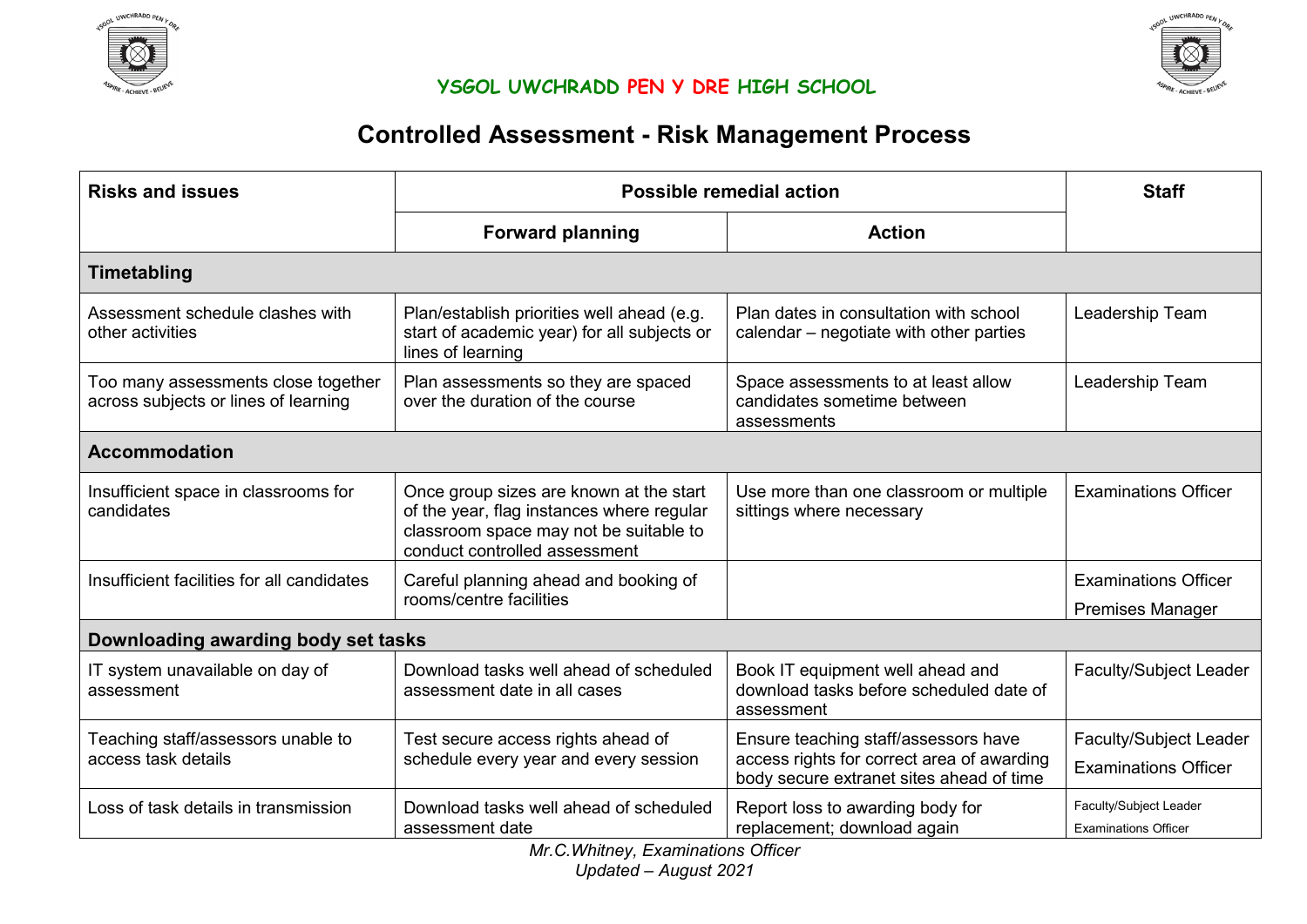



| <b>Risks and issues</b>                                                                                                 | Possible remedial action                                                                                                                                                | <b>Staff</b>                                                                                               |                                                              |  |  |
|-------------------------------------------------------------------------------------------------------------------------|-------------------------------------------------------------------------------------------------------------------------------------------------------------------------|------------------------------------------------------------------------------------------------------------|--------------------------------------------------------------|--|--|
|                                                                                                                         | <b>Forward planning</b>                                                                                                                                                 | <b>Action</b>                                                                                              |                                                              |  |  |
| <b>Absent candidates</b>                                                                                                |                                                                                                                                                                         |                                                                                                            |                                                              |  |  |
| Candidates absent for all or part of<br>assessment (various reasons)                                                    | Plan alternative session(s) for candidates                                                                                                                              |                                                                                                            | Faculty/Subject Leader<br><b>Examinations Officer</b>        |  |  |
| <b>Control levels for task taking</b>                                                                                   |                                                                                                                                                                         |                                                                                                            |                                                              |  |  |
| Assessment is undertaken under<br>incorrect level of control (time,<br>resources, supervision and<br>collaboration)     | Ensure teaching staff/assessors know<br>what level is applicable and understand<br>what is involved. Provide training if<br>required                                    | Seek guidance from the awarding body                                                                       | <b>Faculty/Subject Leader</b><br><b>Examinations Officer</b> |  |  |
| <b>Supervision</b>                                                                                                      |                                                                                                                                                                         |                                                                                                            |                                                              |  |  |
| Student study diary/plan not provided<br>or completed*                                                                  | Ensure teaching staff/assessors are<br>aware of the need for study diary/plans to<br>be completed early in course                                                       | Ensure candidates start, continue and<br>complete study diary/plans that are signed<br>after every session | Faculty/Subject Leader                                       |  |  |
| Teaching staff/assessors do not<br>understand supervision of controlled<br>assessment is their responsibility           | Ensure teaching staff/assessors<br>understand nature of controlled<br>assessments and their role in supervision                                                         |                                                                                                            | <b>Examinations Officer</b>                                  |  |  |
| Suitable supervisor has not been<br>arranged for an assessment where<br>teaching staff/assessors are not<br>supervising | A suitable supervisor must be arranged<br>for any controlled assessment where a<br>teacher/assessor is not supervising, in<br>line with the awarding body specification |                                                                                                            | <b>Examinations Officer</b>                                  |  |  |
| Planned teacher supervision could not<br>take place due to unplanned absence                                            | An alternative is identified ahead of the<br>date - usually SLT                                                                                                         | Deputy Head to be informed as soon as<br>possible                                                          | <b>Cover Manager</b><br><b>Examinations Officer</b>          |  |  |

\* Not all controlled assessment, whether for Principal Learning (Wales) or GCSEs, will require the completion of a study diary or study plans.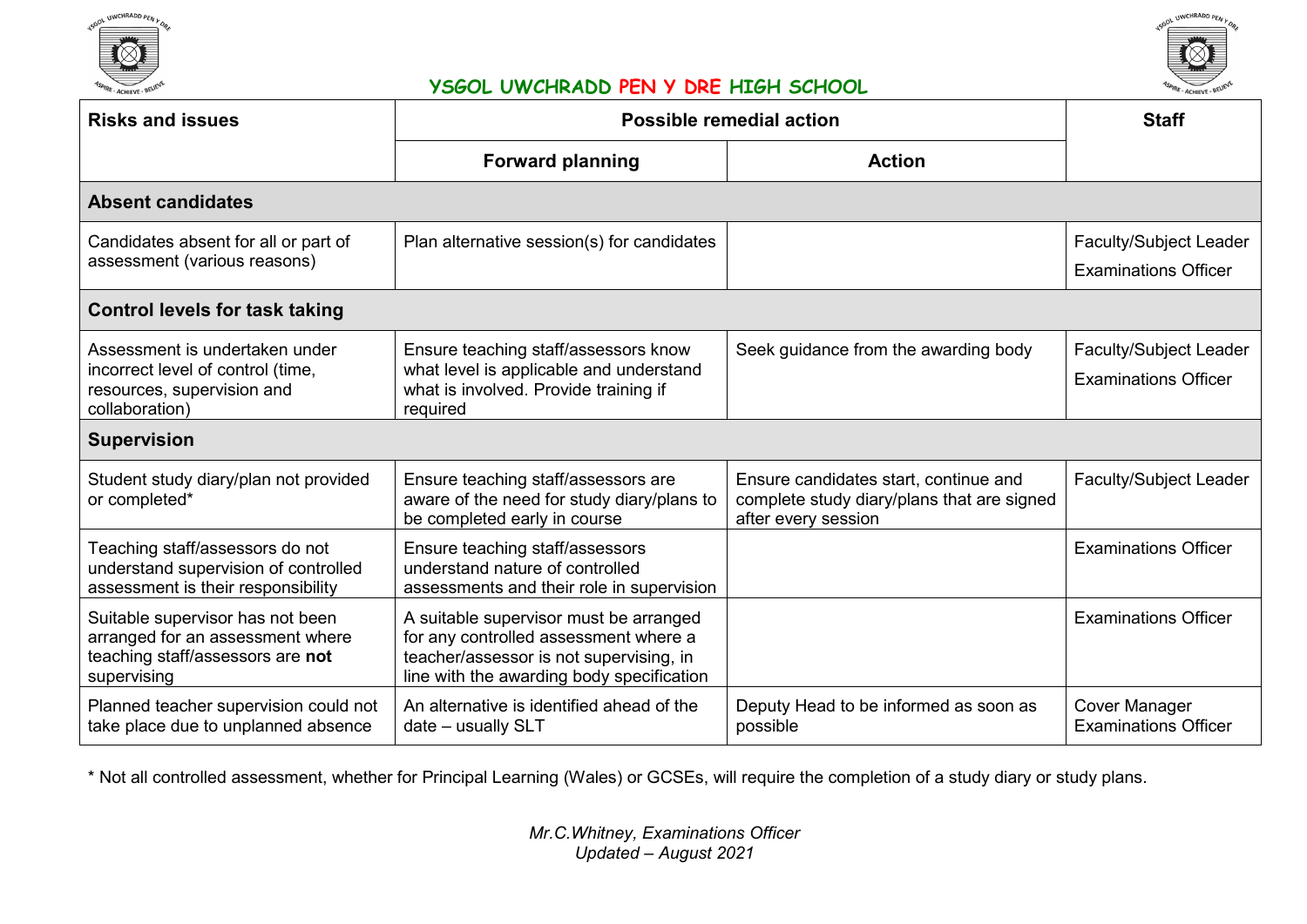



| <b>Risks and issues</b>                                                                  | <b>Possible remedial action</b>                                                                                               | <b>Staff</b>                                                               |                                                                                     |  |  |
|------------------------------------------------------------------------------------------|-------------------------------------------------------------------------------------------------------------------------------|----------------------------------------------------------------------------|-------------------------------------------------------------------------------------|--|--|
|                                                                                          | <b>Forward planning</b>                                                                                                       | <b>Action</b>                                                              |                                                                                     |  |  |
| <b>Task setting</b>                                                                      |                                                                                                                               |                                                                            |                                                                                     |  |  |
| Teaching staff/assessors fail to<br>correctly set tasks                                  | Ensure teaching staff/assessors understand<br>the task setting arrangements as defined in<br>the awarding body specification* | Seek guidance from the awarding body                                       | <b>Faculty/Subject Leader</b><br><b>Examinations Officer</b>                        |  |  |
| Assessments have not been<br>moderated as required in the awarding<br>body specification | Check specification and plan required<br>moderation appropriately                                                             | Seek guidance from the awarding body                                       | Faculty/Subject Leader                                                              |  |  |
| <b>Security of materials</b>                                                             |                                                                                                                               |                                                                            |                                                                                     |  |  |
| Assessment tasks not kept secure<br>before assessment                                    | Ensure teaching staff understand<br>importance of task security                                                               | Request/obtain different assessment<br>tasks                               | <b>Faculty/Subject Leader</b><br><b>Examinations Officer</b>                        |  |  |
| Candidates' work not kept secure<br>during or after assessment                           | Define appropriate level of security, in line<br>with awarding body requirements, for each<br>department as necessary         | Take materials to secure storage with<br>Faculty head aware of all storage | <b>Faculty/Subject Leader</b><br><b>Examinations Officer</b><br><b>Head Teacher</b> |  |  |
| Insufficient or insecure storage space                                                   | Look at provision for suitable storage early<br>in the course                                                                 | Find alternative spaces                                                    | Faculty/Subject Leader<br><b>Examinations Officer</b>                               |  |  |

\* All tasks, whether set by the awarding body or the centre/consortium, must be developed in line with the requirements of the specification.